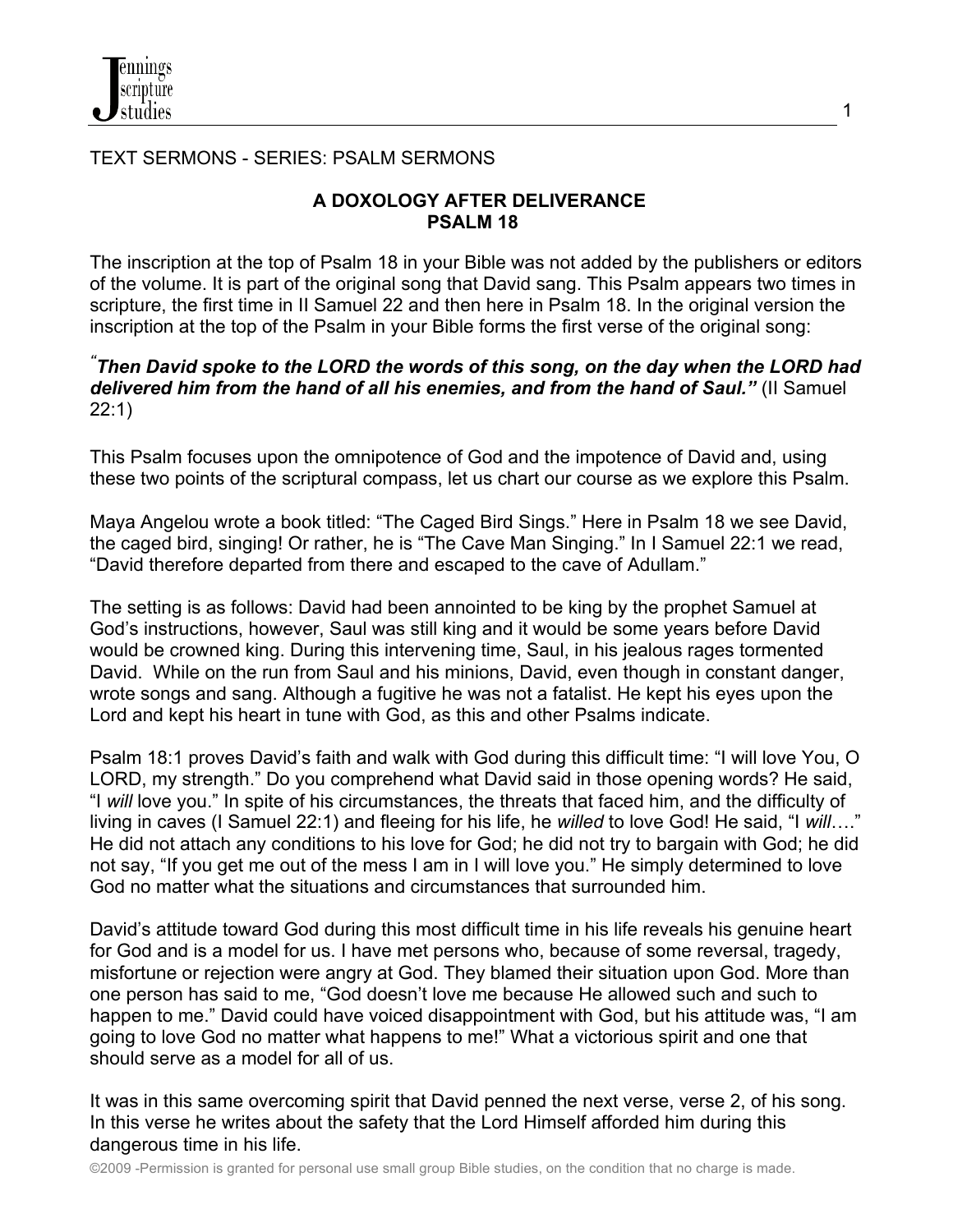#### **THE LORD IS HIS REFUGE Verse 2**

### *"The LORD is my rock and my fortress and my deliverer; My God, my strength, in whom I will trust; my shield and the horn of my salvation, my stronghold."* (v.2)

David uses seven metaphors to describe who God is to him at this particular time of need. These terms are used to describe the refuge, the safety and protection that David found in the Lord.

1. **"Rock."** – "*The Lord is my rock."*

On another occasion David wrote, "When my heart is overwhelmed; lead me to the rock that is higher than I. For You have been a shelter for me, A strong tower from the enemy." (Psalm 61:2)

 Israel is a rocky country, especially the deserted area where David was hiding out from Saul's searchers. Crags and over-hanging rocks provided shelter and safety. His best shelter was God Himself. David did not have a "piece of the Rock" – he had the Rock, Himself! So does everyone who puts their trust in Him. Can you say, "the Lord is my rock"?

2. **"Fortress."** – "*and my fortress*."

 While the rock was above him, the fortress was around him. He found security and comfort in the truth that God surrounded him. Later he wrote, "You have hedged me behind and before, and laid Your hand upon me." (Psalm 139:5)

3. **"Deliverer."** – "*my deliverer*."

The Lord was not only his Defense, He was his Deliverer. The idea is that the Lord not only protected him in the place of danger but that the Lord delivered him out of that dangerous place. He says, "My Deliverer is my God."

 Every one of us has been delivered by the protecting hand of the Almighty, even though we may never have had a close encounter with some physical catastrophe. Many times has God delivered us from dangers of which we were not aware. We are on a pilgrimage through this world where there are "many dangers, toils and snares" and we need deliverances that only the Lord can accomplish. Thank God for His deliverances, known and unknown!

## 4. **"Strength."** – *"my strength."*

One in such an extremely dangerous and taxing predicament as David was in during this period in his life, needed inward fortitude and support to continue day after day. He found the Lord to be his strength.

 My life's verse is Philippians 4:13 which reads: "I can do all things through Christ who strengthens me." I have continued to this day in ministry, in this my  $77<sup>th</sup>$  year, only because I can say with David that the Lord is "my strength"!

## 5. **"Shield."** – "*my shield*."

©2009 -Permission is granted for personal use small group Bible studies, on the condition that no charge is made.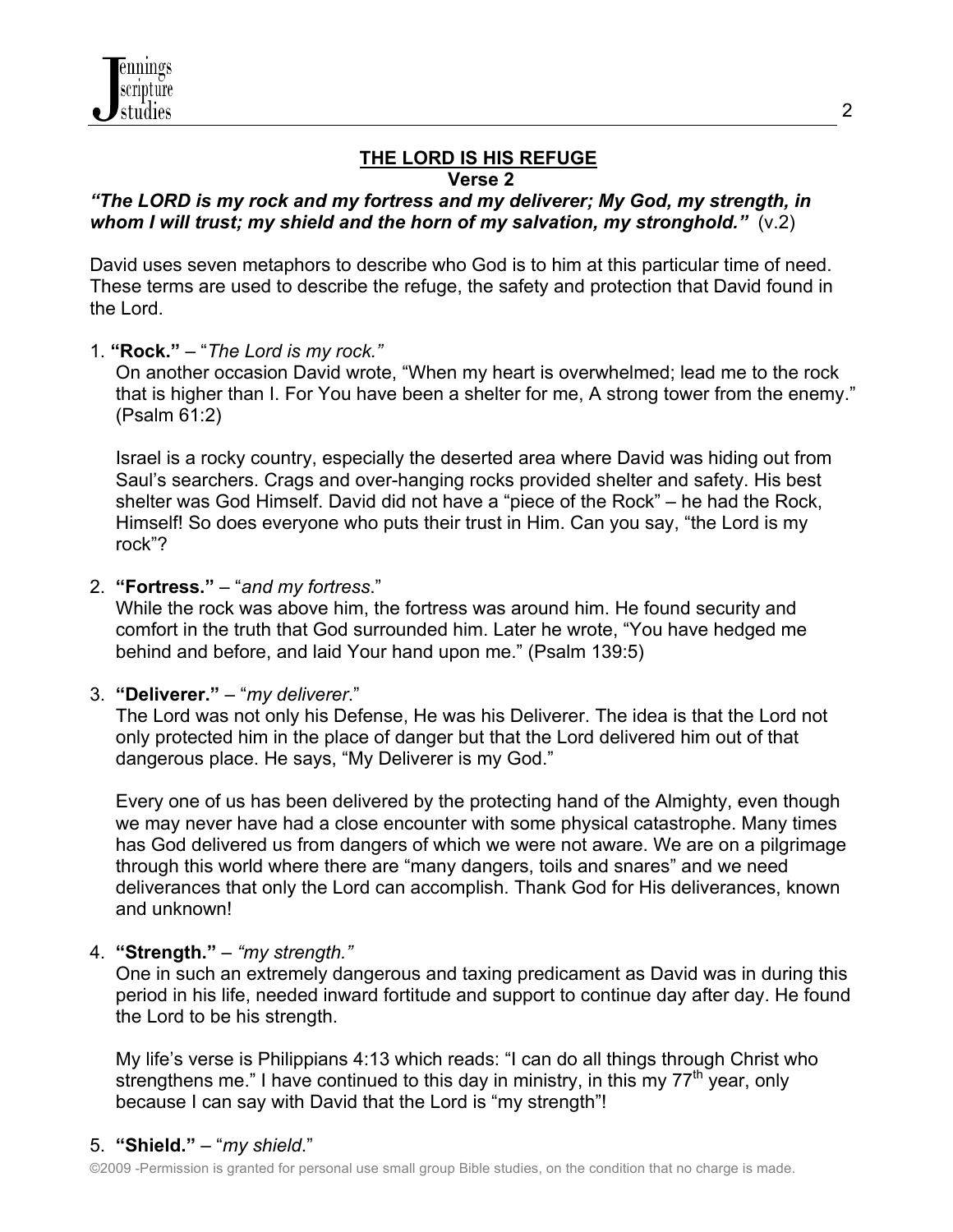The word "buckler" occurs in some translations. It means "shield." God was a Rock above him, a Fortress around him, Strength within him and now he says, a Shield before him. To Abraham God said, *"I am your shield."* (Genesis 15:1)

 There are two shields mentioned in scripture for God's soldiers: there is the Shield Who is our Father, and, there is the shield of our faith which is part of the Christian soldiers armor mentioned in Ephesians 6:16. David is talking about the shield Who is our heavenly Father here in this Psalm.

 Which of us really knows how many of the enemies arrows, aimed at us as God's soldiers, have been warded off by God our invisible shield? What He was to Abraham and David, He is for all His own.

6. **"Horn."** – *"the horn of my salvation."*

 This is a strange term for us in our modern culture. Yet, not so strange if we understand the analogy. The reference here is to the animals that have horns and use them as an offensive weapon as well as a defensive mechanism. There a picture of this term applied to God in Deut. 33 as follows: "His glory is like a firstborn bull, and his horns like the horns of the wild ox; together with them He shall push the peoples to the ends of the earth." (v.17) The term usually refers to power and strength.

### 7. **"Stronghold."** – "*my stronghold."*

 The word translated "stronghold" in most translations, is translated "high tower." The Hebrew word means "a lofty place; a refuge; a place of defense; a high fort or tower."

 He has referred to God already as his "fortress" however, here it is more the location of the fortress or stronghold that he has in mind. This term is used by David to convey the idea that in God, he has the ultimate position of safety and security. God, the high and lofty One (Isa. 57:15) is his impregnable stronghold.

Praise God for the assurance that we also have, that He is our Stronghold. As such He is:

- Above us Psalm 91:1 *"….shall abide under the shadow of the Almighty*";
- Beneath us Deut. 33:27 *"underneath are the everlasting arms."*
- Behind us Isa. 58:8 "*the LORD shall be your rear guard."*
- Before us Isa.52:12 *"the LORD will go before you."*
- Beside us Psalm 23:4 -*"I will fear no evil for You are with me."*

These are picture words that David uses to describe, in very down-to-earth terms, who and what he perceives God to be to him in his extremity. Who and what God was to David, He is to all of His children today.

After describing his Refuge in God in such vivid terms, we must not miss the very next words in his song which are recorded in verse 3. In view of Who and What God is to him he says, "I will call upon the LORD, who is worthy to be praised; So shall I be saved from my enemies."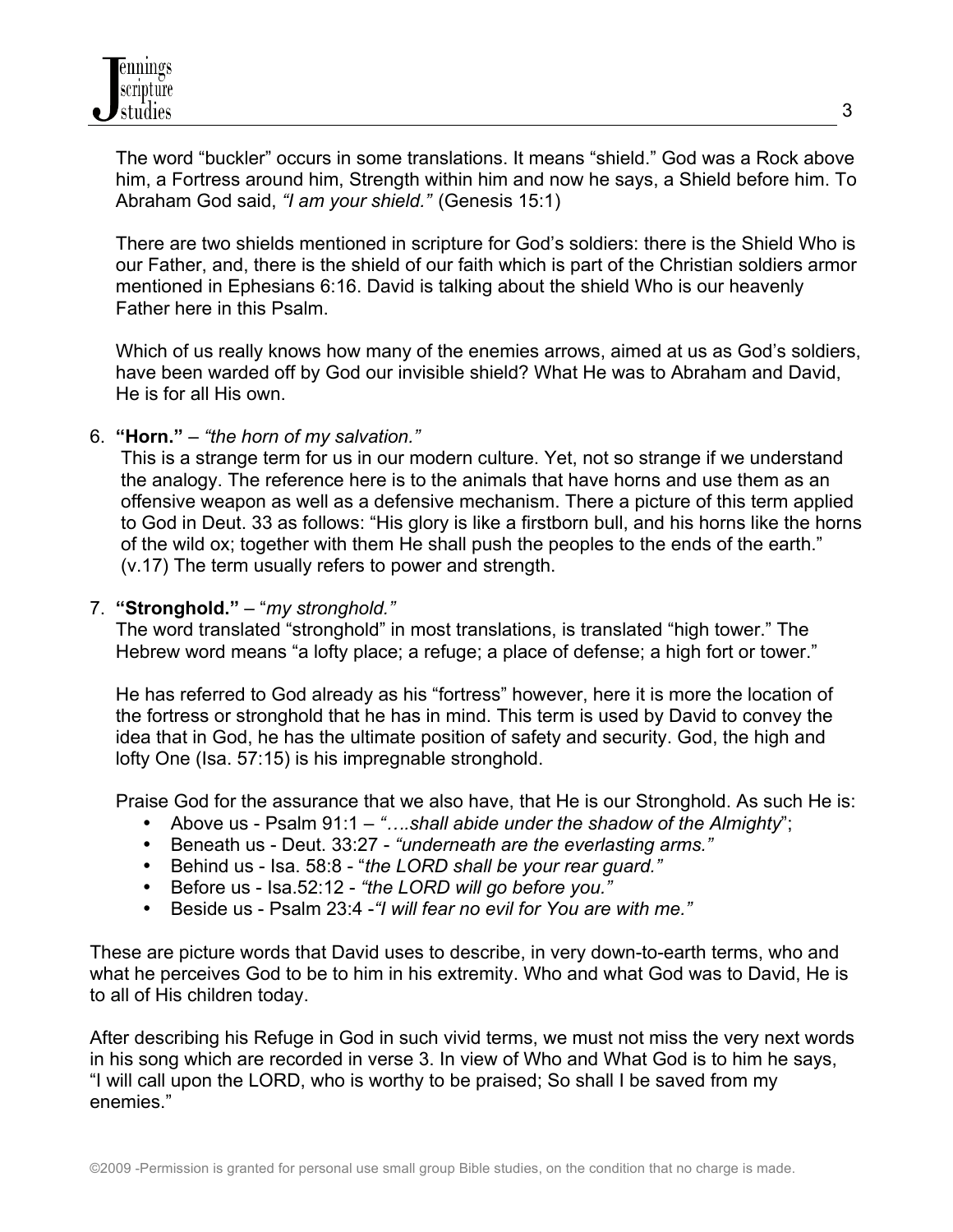Knowing that God is Rock, Fortress, Deliverer, Strength, Shield, Horn and High Tower is wonderful knowledge, however, He waits for us to call upon Him to intervene in our fight of faith. As long as we think we are sufficient in and of ourselves we will not draw upon the All Sufficient One! Do not delay but "call upon the LORD, who is worthy to be praised; So shall I (we) be saved from my (our) enemies" – for, remember, "God is our refuge and strength, a very present help in trouble." (Psalm 46:1)

I love to sing, in the company of redeemed ones, that great hymn written by Martin Luther. Here are but two of the verses:

## "**A Mighty Fortress Is Our God"**

 "A mighty fortress is our God, a bulwark never failing; Our helper He, amid the flood of mortal ills prevailing: For still our ancient foe doth seek to work us woe; His craft and power are great, and, armed with cruel hate, On earth is not his equal.

 Did we in our own strength confide, our striving would be losing; Were not the right Man on our side, the Man of God's own choosing: Dost ask who that may be? Christ Jesus, it is He; Lord Sabaoth, His Name, from age to age the same, And He must win the battle."

David, in this Psalm, begins by singing about the Refuge he has in the Lord Whom he loves. He continues to sing about his difficulties and as we move through his song we come to see how the Lord rescued him, as David explains it.

#### **THE LORD IS HIS RESCUER verses 16-20**

In the days before David was crowned king and King Saul still sat upon the throne, David's life was constantly in jeopardy. Saul hunted and hounded him relentlessly. David was in dire straights and needed God to rescue him. His dangerous situation is stated as follows:

> "The pangs of death surrounded me, and the floods of ungodliness made me afraid. The sorrows of Sheol surrounded me; The snares of death confronted me. In my distress I called upon the LORD, and cried out to my God; He heard my voice from His temple, and my cry came before Him, even to His ears." (vs.5-6)

Then in verses 16 through 20 we have, what we may call, "Salvation In Seven Stanzas." This is a picture of the process of biblical salvation whether it is the salvation of our souls or salvation from life's struggles. Here again, as in verse 2, are seven actions that are attributed to God as David reports his rescue by God:

1. **"He sent."** – "He sent from above." v.16

©2009 -Permission is granted for personal use small group Bible studies, on the condition that no charge is made. God, in love, took the initiative to deliver David and through his experience, recounted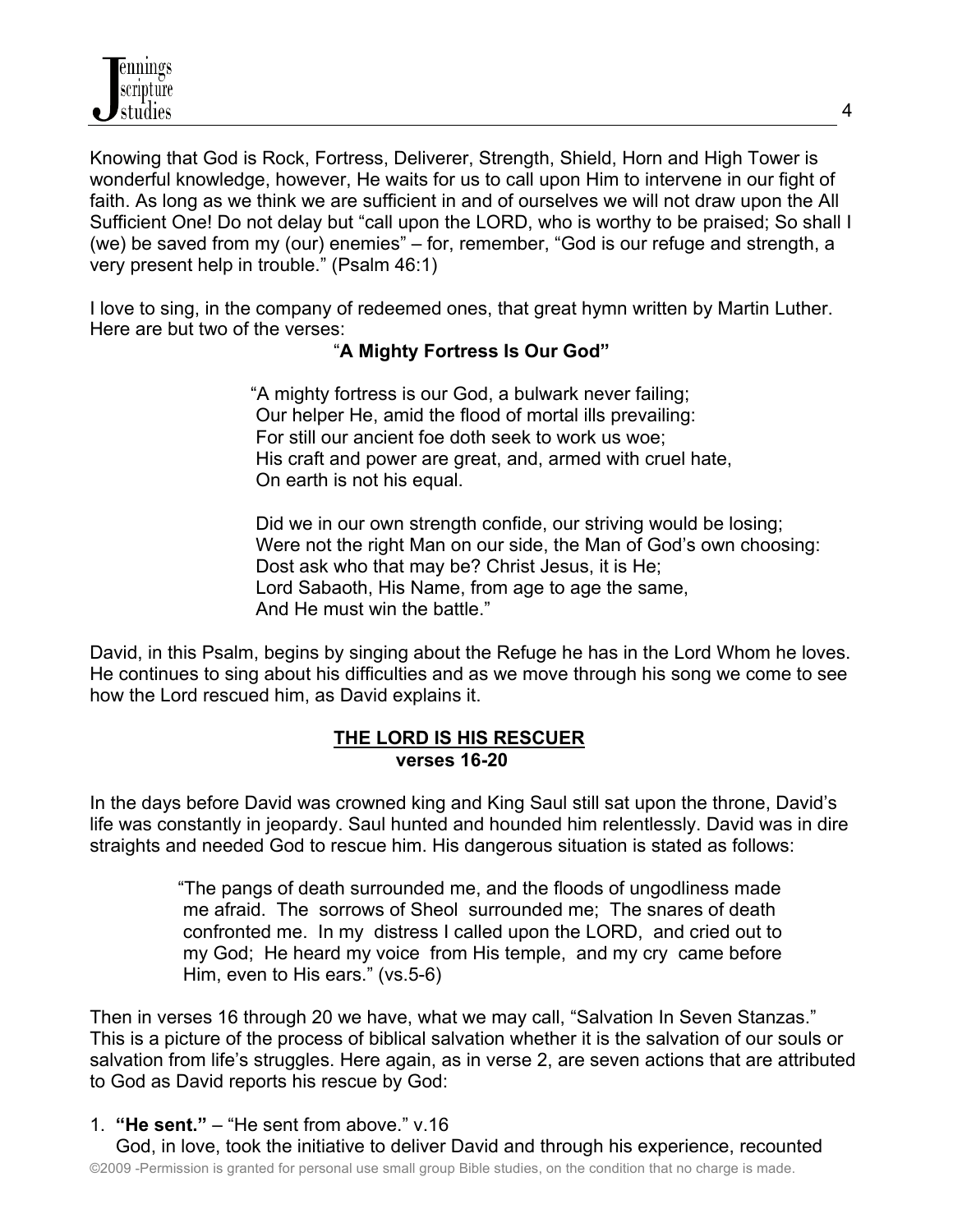here, we can see the pattern of our salvation. "Salvation is of the Lord" as Jonah, after his submersion excursion, declared. It is not partly of man and partly of God; it is *Soli Deo* – of God alone! Mankind cannot work his way up to God; God must come down to man and that He did in the Person of Immanuel – "God with us."

2. **"He took me."** v.16

 *He* took *me* – He personally came to my aid, said David. And all who have experienced God's saving grace can say with Paul, He "loved me and gave himself for me." (Gal.2:20) Christ Jesus was not sent by the Father to set for us a good example so that we could lift ourselves by our own boot-straps, as it were, from sin's depths to heaven's heights! No, He took us by the hand individually. *He* took *me*! This is the sovereignty of God in action.

## 3. **"He drew me."** – *"He drew me out of many waters."* v.16

 The picture is of one drowning and the rescuer came to save the drowning one. He did not come to teach us how to swim or how to keep our heads above the waters of the cesspool of sin. He came to lift us out! David said, "He drew me *out!"*

#### 4. **"He delivered me."** – "*He delivered me from my strong enemy."* v.17

 Seven times in the New King James translation of this Psalm, David speaks of being "delivered":

- Psalm 18:2 "*The LORD is my rock and my fortress and my deliverer…"*
- Psalm 18:17 *"He delivered me from my strong enemy…."*
- Psalm 18:19 *"He delivered me because He delighted in me."*
- Psalm 18:43 "*You have delivered me from the strivings of the people."*
- Psalm 18:48a *"He delivers me from my enemies."*
- Psalm 18:48b *"You have delivered me from the violent man."*
- Psalm 18:50 *"Great deliverance He gives to His king."*

 David's testimony is the testimony of all who have come to the Savior, the Lord Jesus Christ. The chronology of salvation is: "I was in sin" and now I am "in Christ" having been delivered by the One who "*took me"* and "*drew me out*."

5. **"He brought me forth."** – "*He brought me forth also into a large place."* v.19 David had been hiding in the caves and the mountains from his enemies. He had been "cooped up, hedged about. His movements had been restricted as he hid from Saul's troops. When the Lord rescued him He brought him forth "into a large place" – that is, he set him free.

 Thank God, that He does not leave us in the state in which He found us as captives in sin, but delivered us and set us free! "If the Son makes you free, you shall be free indeed." (John 8:36)